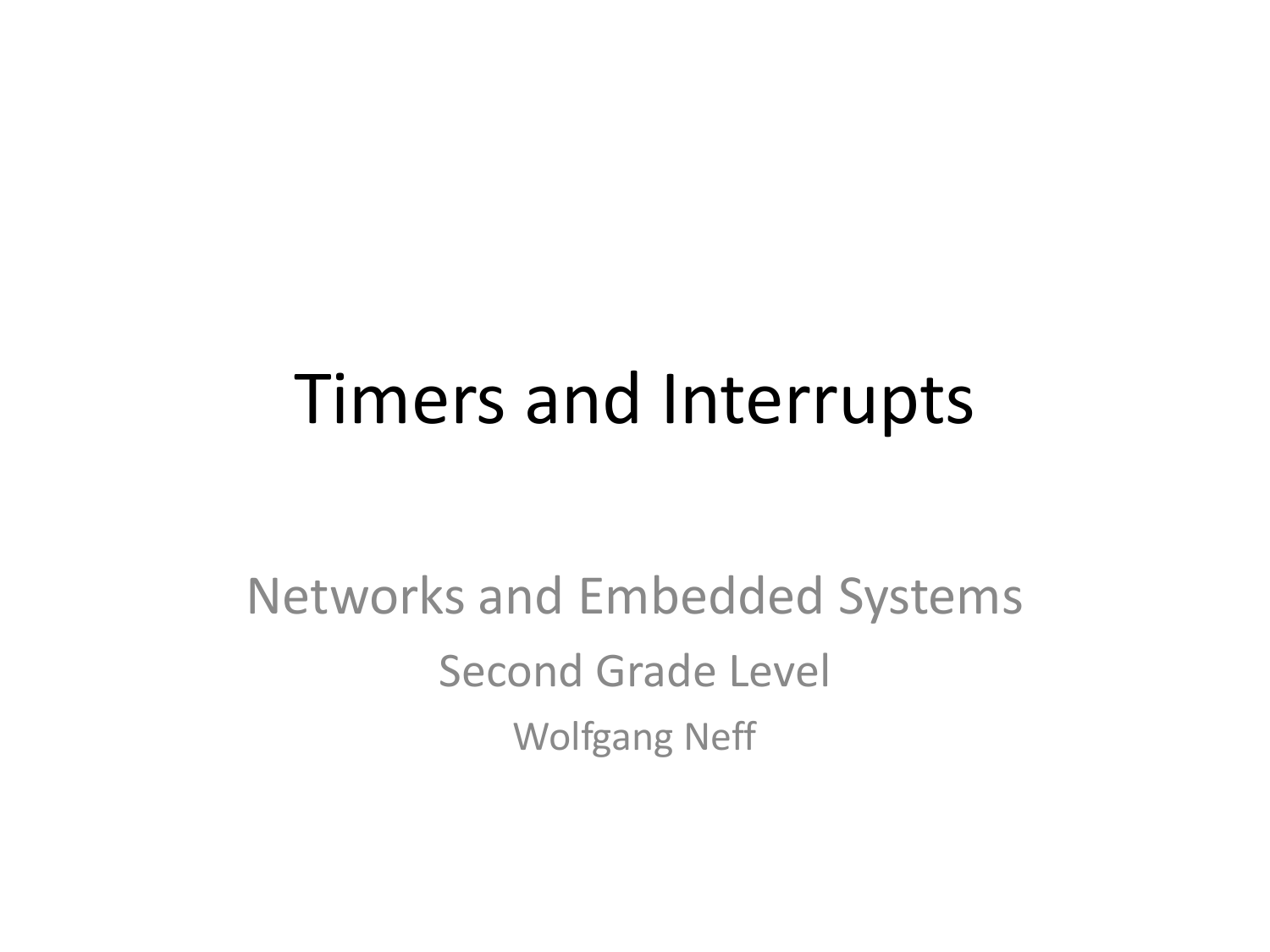#### Counters

- Counters count events
	- Number of events stored in a register
	- Each event increments this register

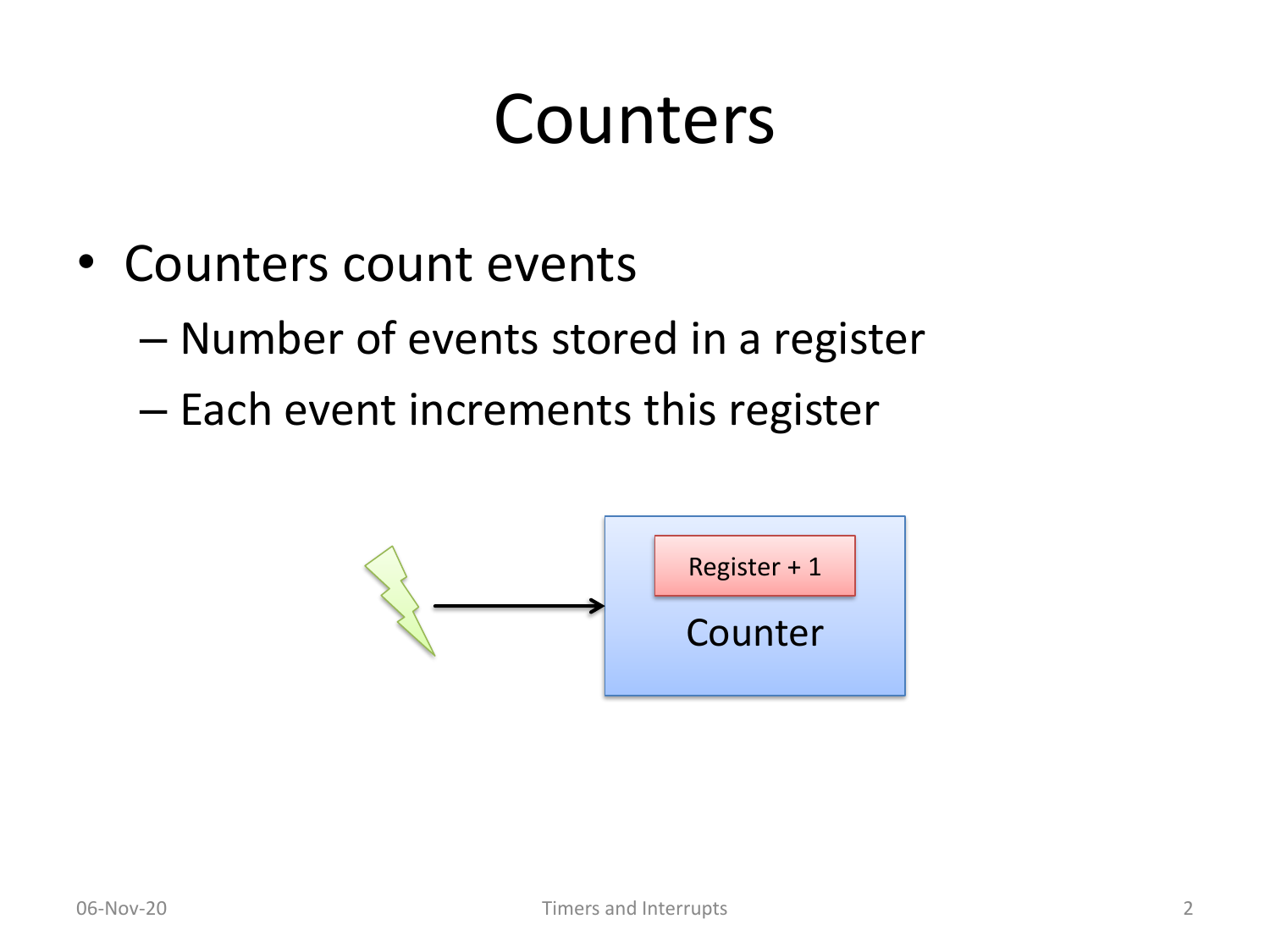### Timers (1)

- Timers count clock ticks
	- Primary source is system clock
	- Clock speed is reduced by a prescaler

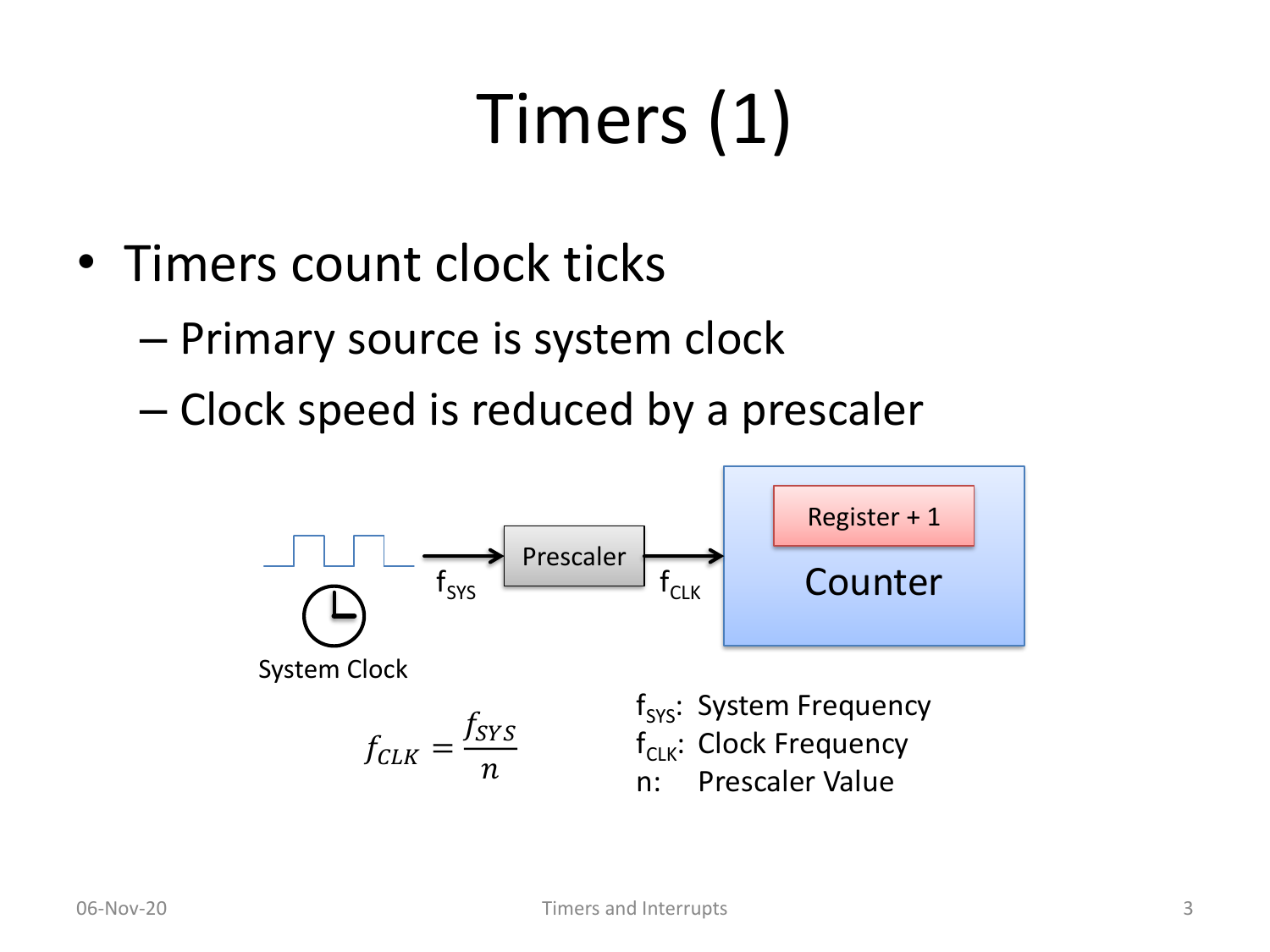## Timers (2)

• Operating mode

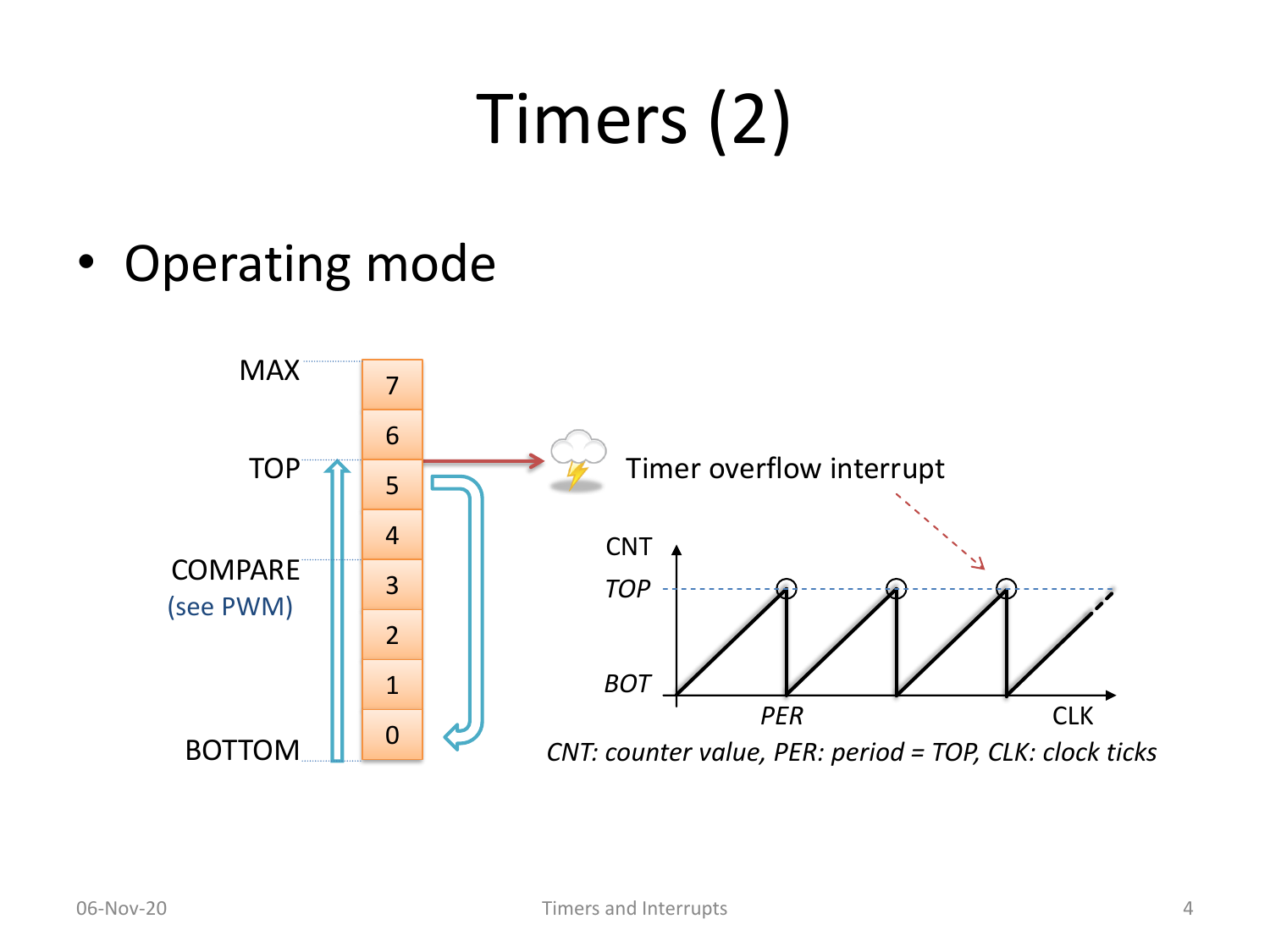## Timers (3)

• Operating mode (continued)

 $-$  Example: TOP = 5

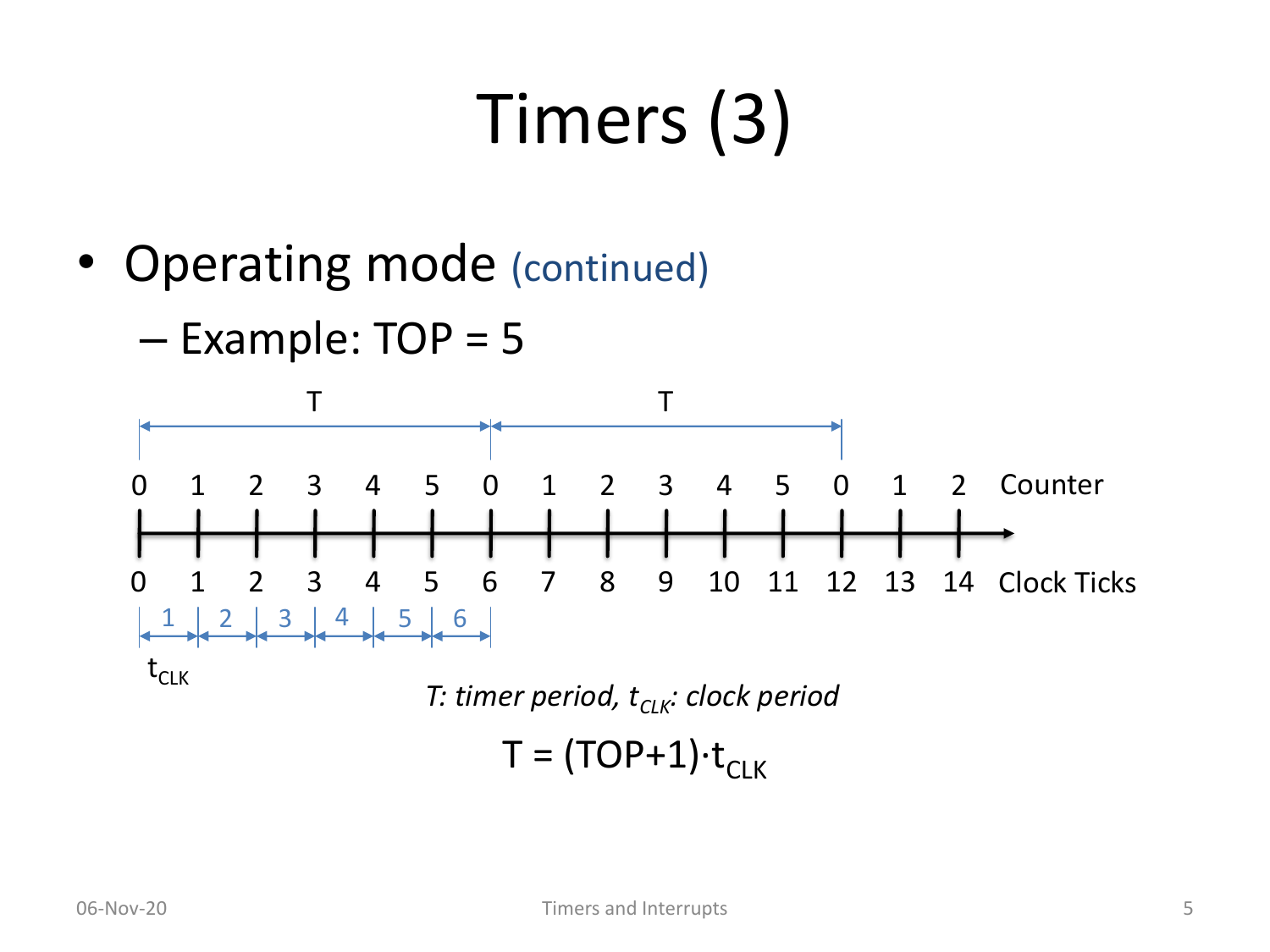## Timers (4)

• Timer Module



CTRL:Control Register CNT: Counter Value DIV: Clock Divider TOP: Top Value OVF: Overflow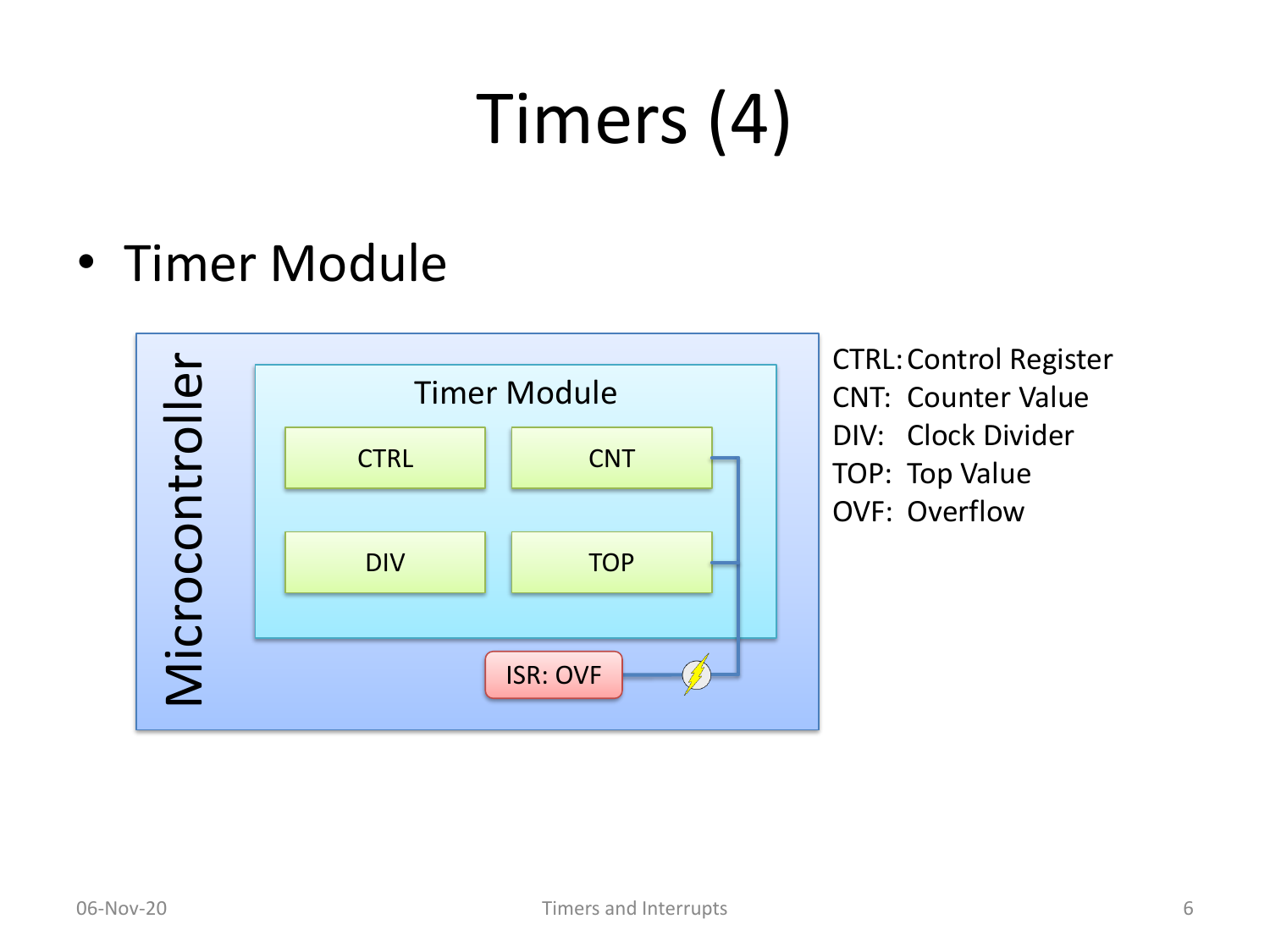# PWM (1)

- Pulse-Width Modulation
	- Digital pins are either high or low
	- Time enables intermediate values
	- Inertia for averaging necessary
	- Alternative: Digital Analog Converter

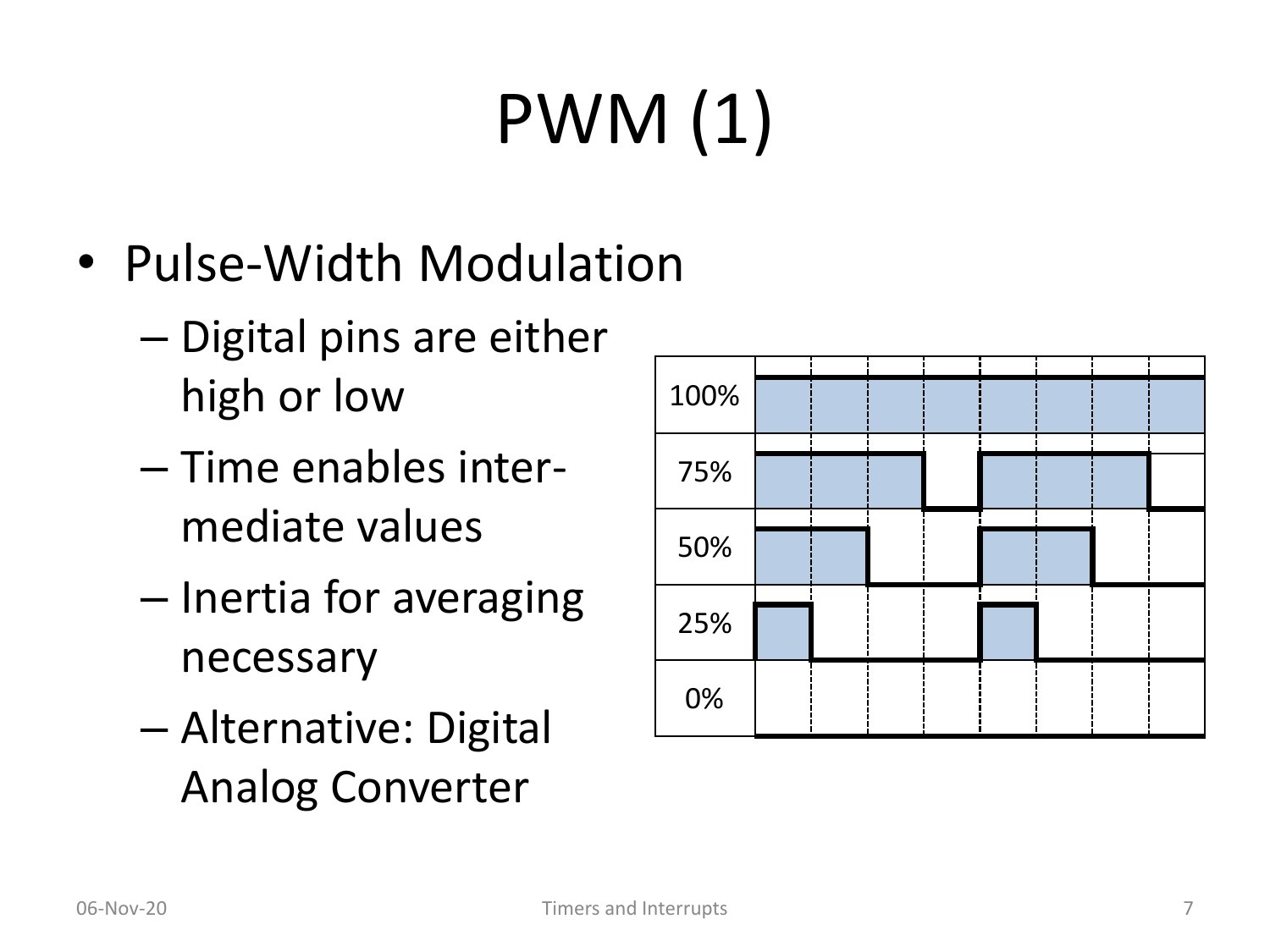## PWM (2)

• Generation

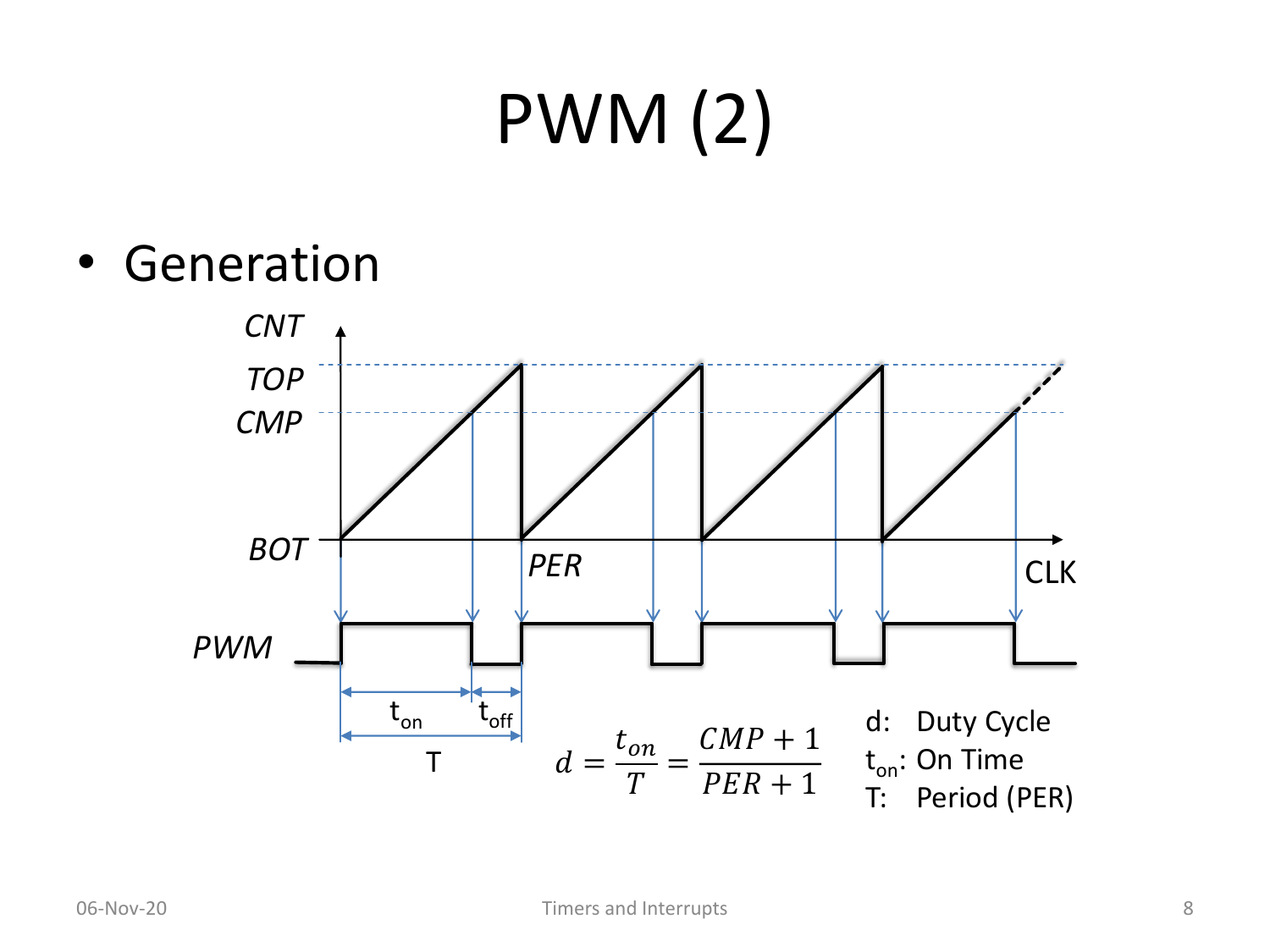## PWM (3)

• Architecture

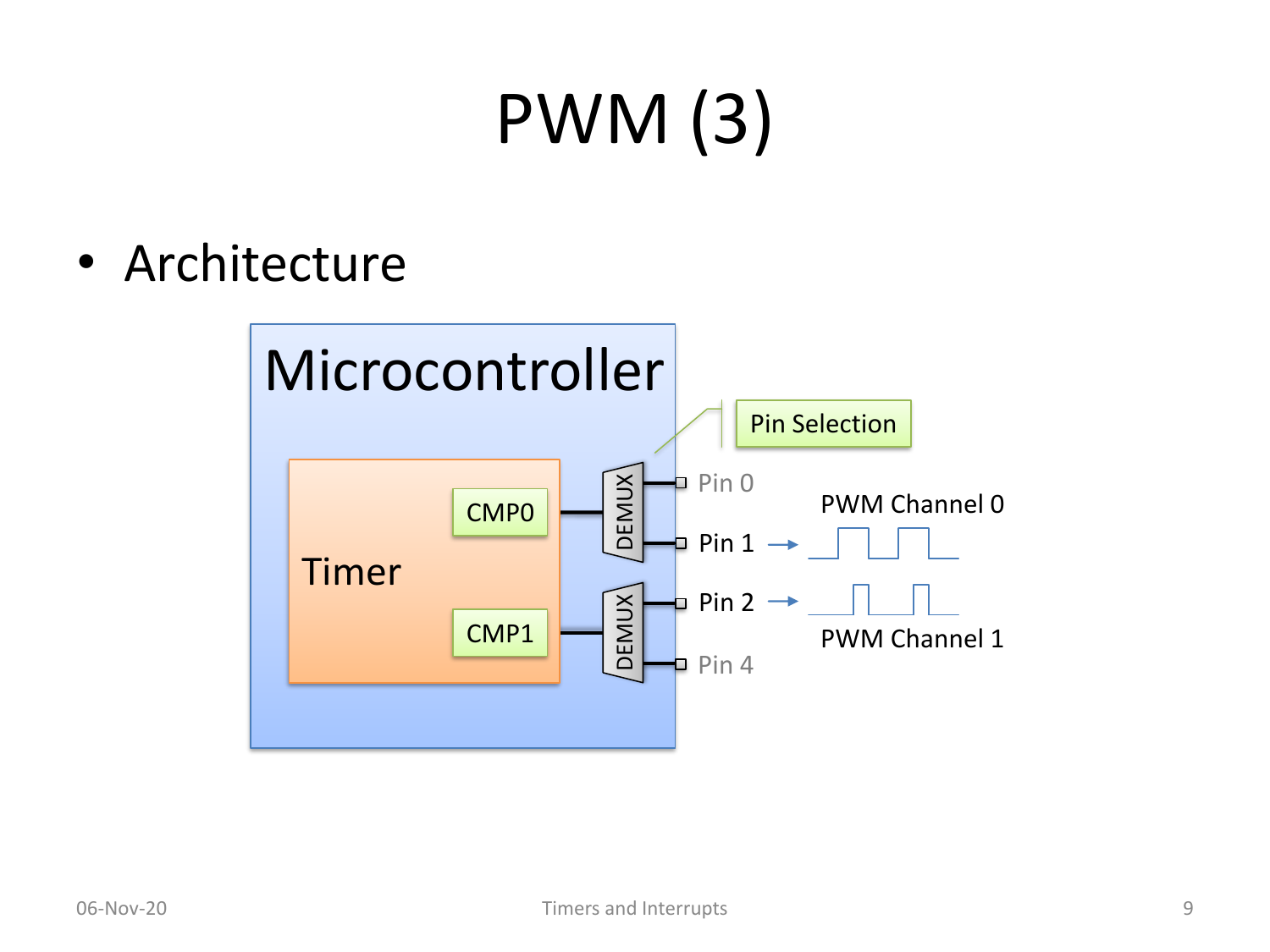## PWM (4)

• PWM Module

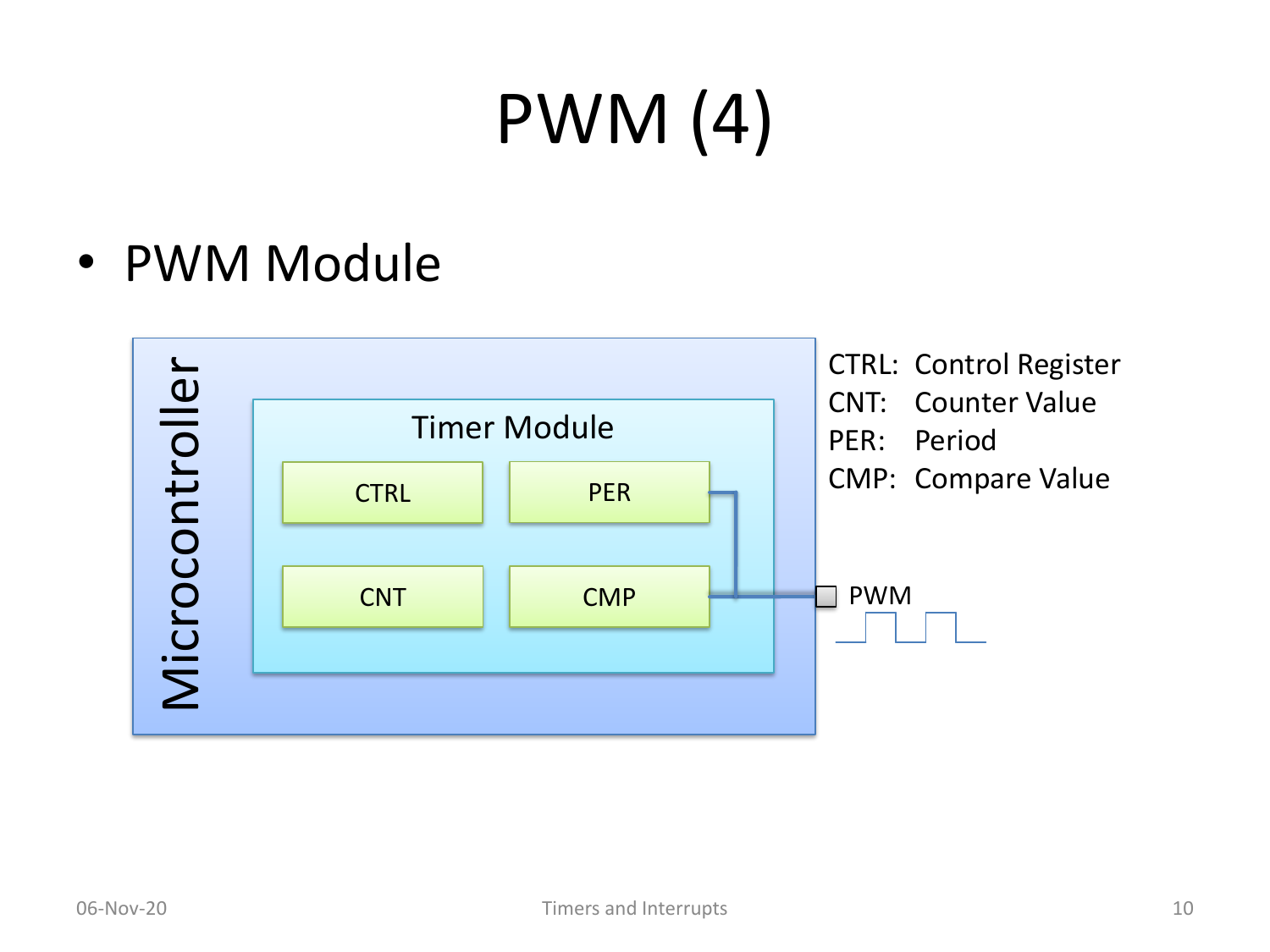## Interrupts (1)

- Generated by hardware
- Indicated by an interrupt line
- Occur unpredictably
- Tell that something happened
- Examples
	- Port interrupt
	- Timer interrupt
	- Data ready interrupt

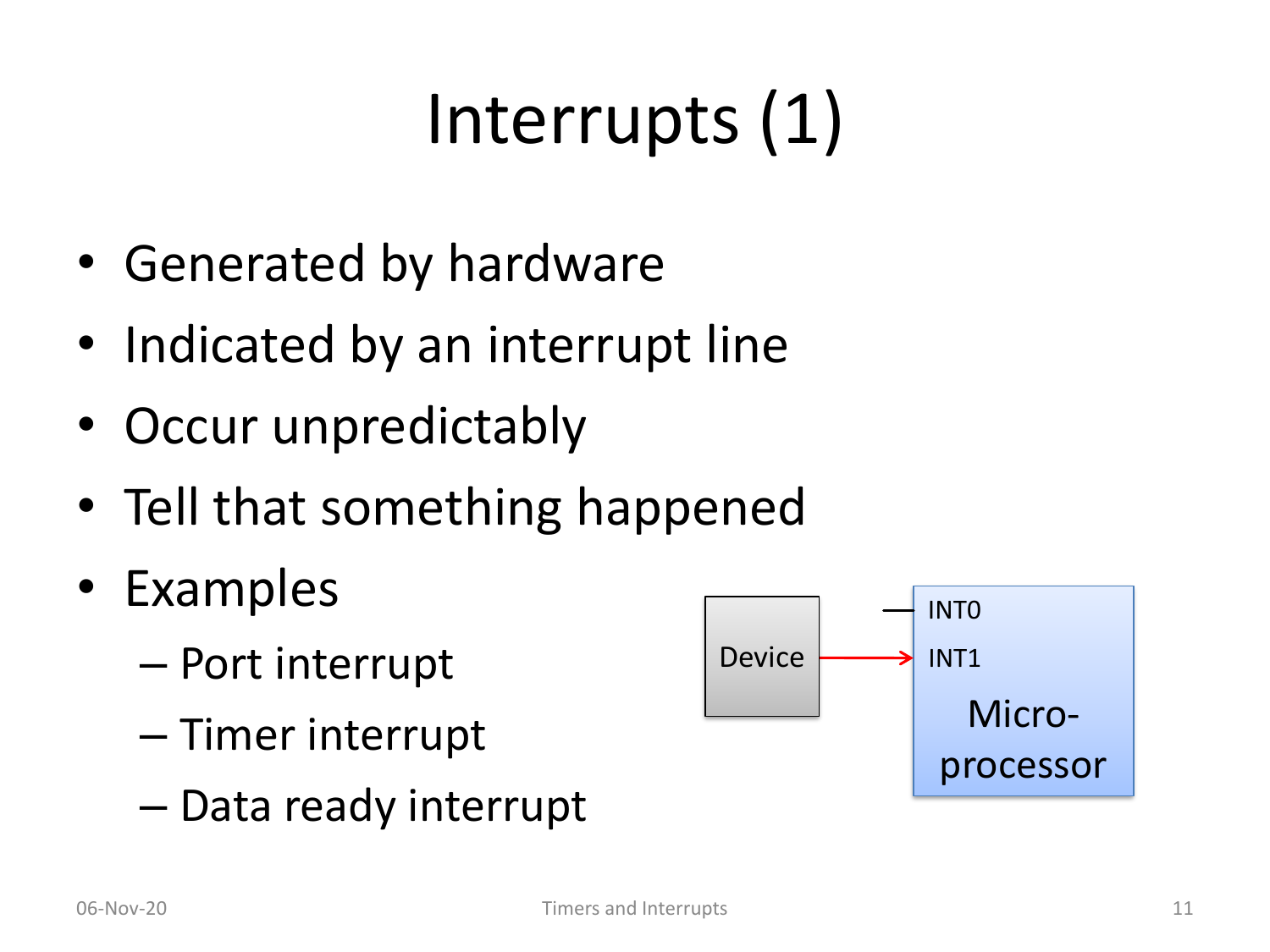## Interrupts (2)

- Interrupt Processing
	- Execution of code is interrupted
	- Interrupt service route (ISR) is executed
	- Execution of original code is resumed.